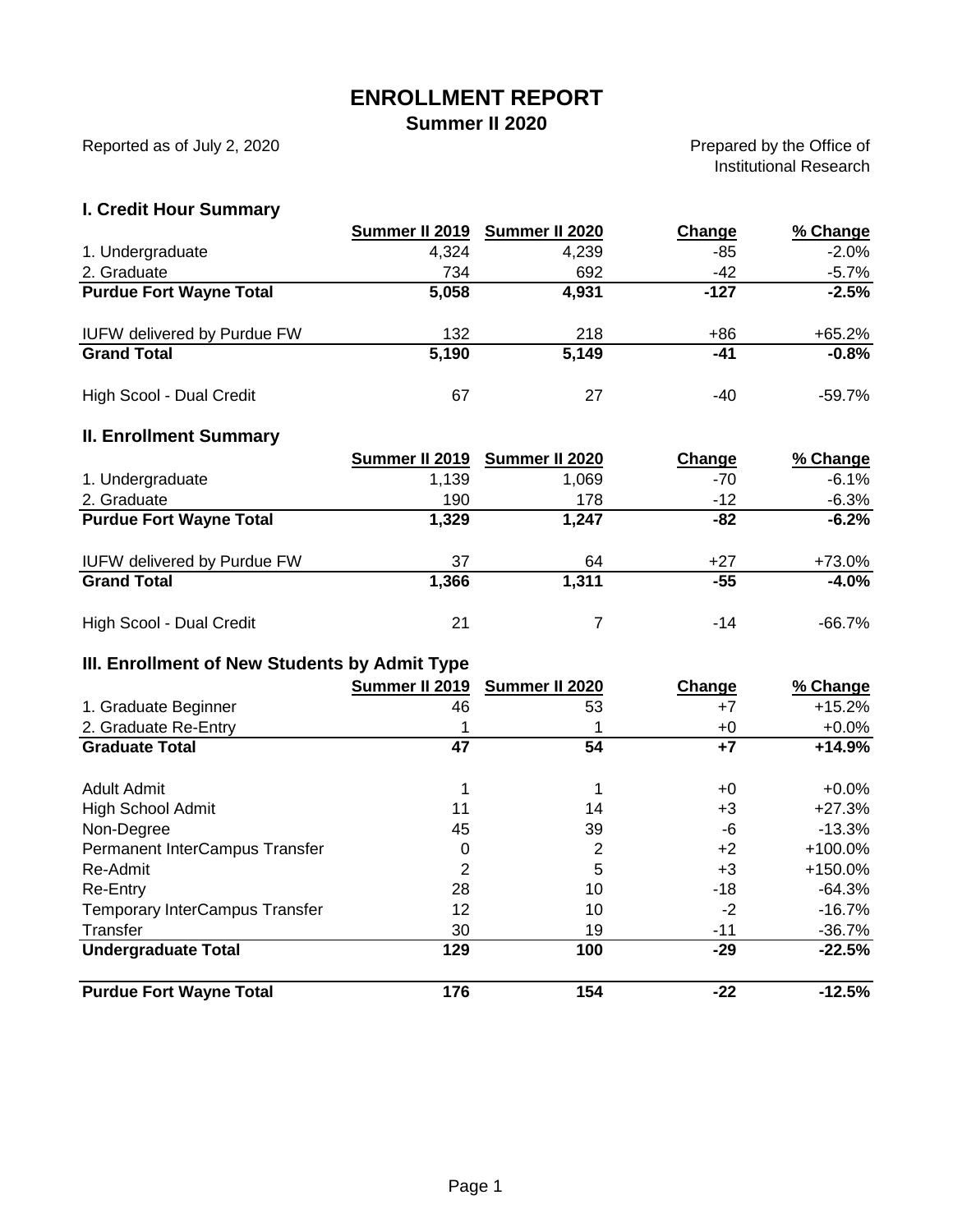## **IV. Enrollment by Class Standing**

|                                    | Summer II 2019 | Summer II 2020 | Change | % Change  |
|------------------------------------|----------------|----------------|--------|-----------|
| 1. New Freshman                    | 12             | 15             | $+3$   | $+25.0%$  |
| 2. Returning Freshman              | 124            | 167            | $+43$  | $+34.7%$  |
| 3. Sophomore                       | 201            | 201            | $+0$   | $+0.0\%$  |
| 4. Junior                          | 289            | 260            | $-29$  | $-10.0%$  |
| 5. Senior                          | 445            | 361            | -84    | -18.9%    |
| 6. UG Non-Degree                   | 68             | 65             | -3     | $-4.4%$   |
| 7. Graduate                        | 183            | 171            | $-12$  | $-6.6%$   |
| 8. Graduate Non-Degree             |                |                | $+0$   | $+0.0%$   |
| <b>Purdue Fort Wayne Total</b>     | 1,329          | 1,247          | $-82$  | $-6.2%$   |
| <b>IUFW delivered by Purdue FW</b> | 37             | 64             | $+27$  | +73.0%    |
| <b>Grand Total</b>                 | 1,366          | 1,311          | $-55$  | $-4.0%$   |
| High Scool - Dual Credit           | 21             |                | $-14$  | $-66.7\%$ |

## **V. Enrollment by Academic Unit**

|                                    | Summer II 2019 | Summer II 2020 | Change | % Change |
|------------------------------------|----------------|----------------|--------|----------|
| Arts and Sciences                  | 393            | 372            | $-21$  | $-5.3%$  |
| <b>Business</b>                    | 209            | 224            | $+15$  | $+7.2%$  |
| Engineering Tech and Comp Sci      | 249            | 254            | $+5$   | $+2.0%$  |
| <b>Health and Human Services</b>   | 46             |                | -45    | -97.8%   |
| <b>Professional Studies</b>        | 319            | 265            | -54    | $-16.9%$ |
| Unit of Affiliated Programs        | 78             | 72             | -6     | $-7.7%$  |
| Visual and Performing Arts         | 35             | 59             | +24    | +68.6%   |
| <b>Purdue Fort Wayne Total</b>     | 1,329          | 1,247          | -82    | $-6.2%$  |
| <b>IUFW delivered by Purdue FW</b> | 37             | 64             | $+27$  | $+73.0%$ |
| <b>Grand Total</b>                 | 1,366          | 1,311          | $-55$  | $-4.0%$  |
| High Scool - Dual Credit           | 21             |                | -14    | -66.7%   |

# **VI. Credit Hours by Level and Residency**

|                                    | Summer II 2019 | Summer II 2020 | Change | % Change |
|------------------------------------|----------------|----------------|--------|----------|
| 1. UG Resident                     | 3,877          | 3,788          | -89    | $-2.3%$  |
| 2. UG Non-Resident                 | 244            | 199            | -45    | -18.4%   |
| 3. UG Ohio Reciprocity             | 114            | 106            | -8     | $-7.0\%$ |
| 4. UG Midwest Student Exchange P   | 89             | 146            | $+57$  | +64.0%   |
| 5. GR Resident                     | 639            | 623            | $-16$  | $-2.5\%$ |
| 6. GR Non-Resident                 | 83             | 63             | $-20$  | $-24.1%$ |
| 7. GR Ohio Reciprocity             | 12             | 6              | -6     | -50.0%   |
| <b>Purdue Fort Wayne Total</b>     | 5,058          | 4,931          | $-127$ | $-2.5%$  |
| <b>IUFW delivered by Purdue FW</b> | 132            | 218            | $+86$  | +65.2%   |
| <b>Grand Total</b>                 | 5,190          | 5,149          | -41    | $-0.8%$  |
| High Scool - Dual Credit           | 67             | 27             | $-40$  | -59.7%   |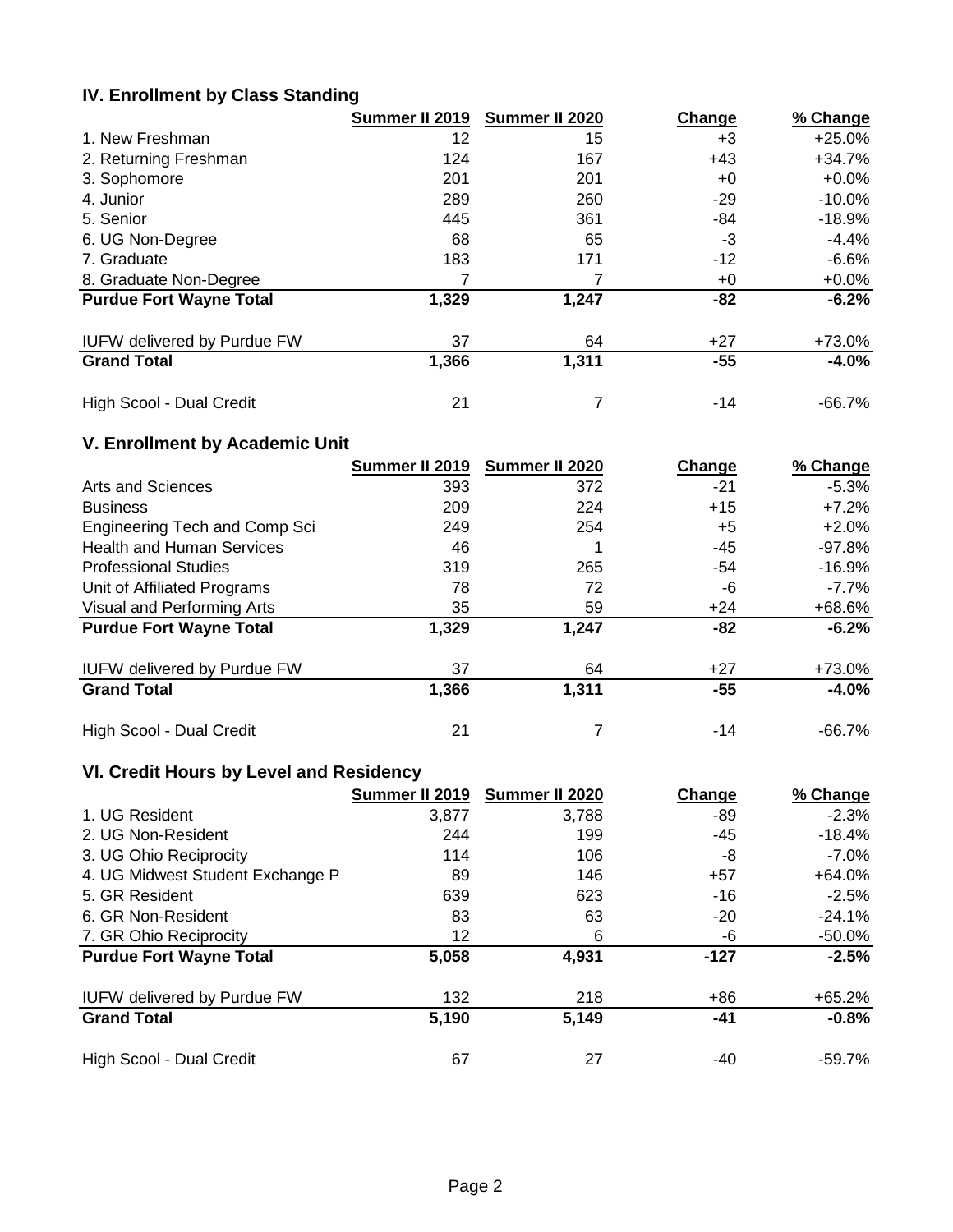# **VII. Enrollment by University**

|                                    | Summer II 2019 | Summer II 2020 | Change | % Change  |
|------------------------------------|----------------|----------------|--------|-----------|
| 1. Purdue University               | 960            | 1,111          | $+151$ | $+15.7%$  |
| 2. Indiana University              | 369            | 136            | $-233$ | $-63.1%$  |
| <b>Purdue Fort Wayne Total</b>     | 1,329          | 1,247          | -82    | $-6.2%$   |
| <b>IUFW delivered by Purdue FW</b> | 37             | 64             | $+27$  | +73.0%    |
| <b>Grand Total</b>                 | 1,366          | 1,311          | -55    | $-4.0%$   |
| High Scool - Dual Credit           | 21             |                | -14    | $-66.7\%$ |

# **VIII. Credit Hours by University**

|                                    |       | Summer II 2019 Summer II 2020 | Change | % Change |
|------------------------------------|-------|-------------------------------|--------|----------|
| 1. Purdue University               | 3.727 | 4.453                         | $+726$ | $+19.5%$ |
| 2. Indiana University              | 1,331 | 478                           | $-853$ | -64.1%   |
| <b>Purdue Fort Wayne Total</b>     | 5,058 | 4,931                         | -127   | $-2.5%$  |
| <b>IUFW delivered by Purdue FW</b> | 132   | 218                           | +86    | $+65.2%$ |
| <b>Grand Total</b>                 | 5,190 | 5,149                         | -41    | $-0.8%$  |
| High Scool - Dual Credit           | 67    | 27                            | -40    | -59.7%   |

# **IX. Full Time Equivalent (FTE) by Level**

|                                    | Summer II 2019 | Summer II 2020 | Change | % Change |
|------------------------------------|----------------|----------------|--------|----------|
| 1. Undergraduate                   | 721            | 707            | $-14$  | $-2.0%$  |
| 2. Graduate                        | 122            | 115            | -7     | $-5.7%$  |
| <b>Purdue Fort Wayne Total</b>     | 843            | 822            | -21    | $-2.5%$  |
| <b>IUFW delivered by Purdue FW</b> | 22             | 36             | $+14$  | $+65.2%$ |
| <b>Grand Total</b>                 | 865            | 858            | -7     | $-0.8%$  |
| High Scool - Dual Credit           | 11             | 5              | -7     | -59.7%   |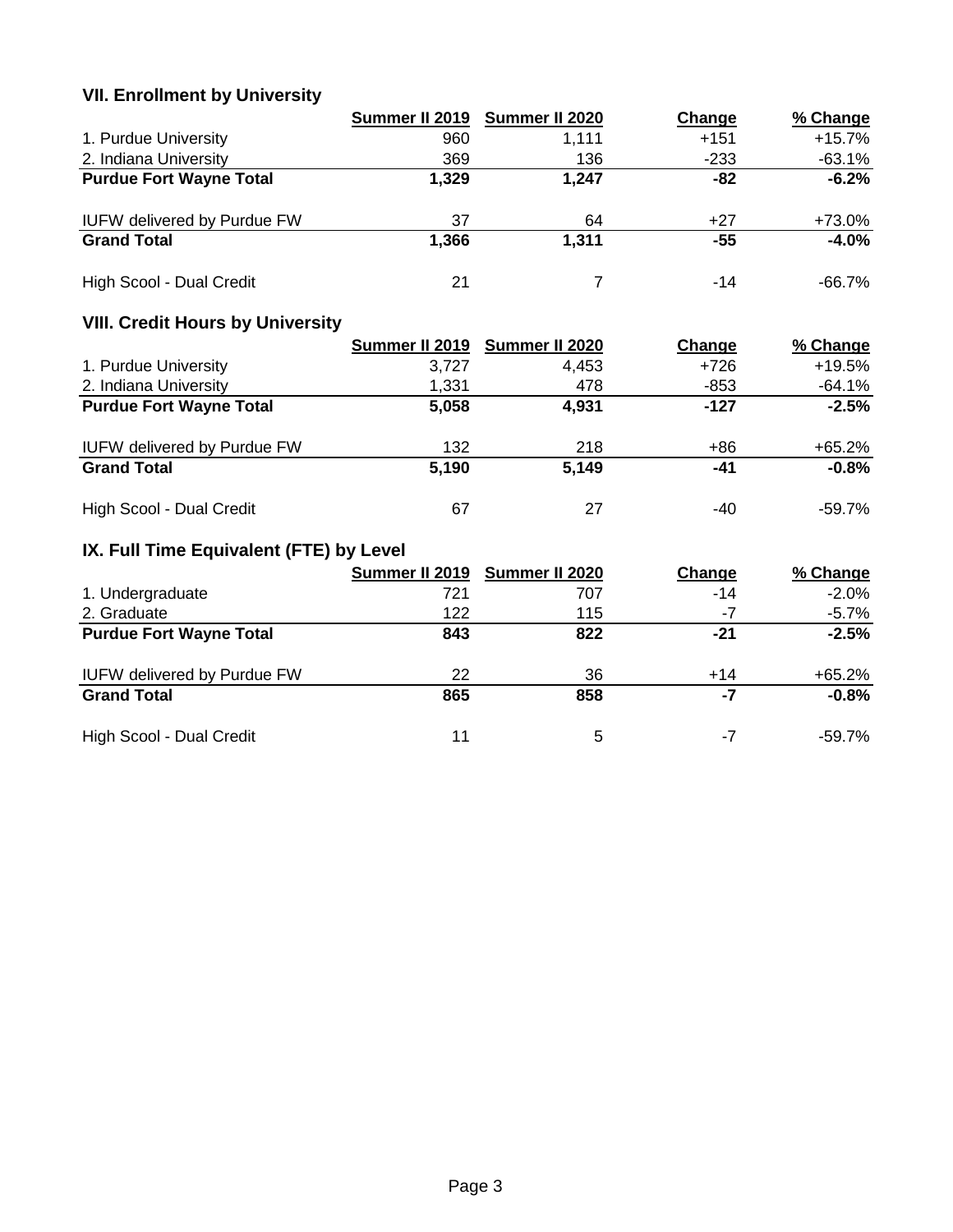### **X. Enrollment by Major Department**

|                                  |                                                               | Summer II 2019  | Summer II 2020          | <b>Change</b> | % Change  |
|----------------------------------|---------------------------------------------------------------|-----------------|-------------------------|---------------|-----------|
| Arts and Sciences                | Anthropology and Sociology                                    | 12              | 8                       | $-4$          | $-33.3%$  |
|                                  | Biology                                                       | 81              | 68                      | $-13$         | $-16.0%$  |
|                                  | Chemistry                                                     | 12              | 17                      | $+5$          | $+41.7%$  |
|                                  | Communication                                                 | 29              | 29                      | $+0$          | $+0.0%$   |
|                                  | <b>Communication Sci &amp; Disorders</b>                      | 12              | 13                      | $+1$          | $+8.3%$   |
|                                  | <b>English and Linguistics</b>                                | 33              | 24                      | -9            | $-27.3%$  |
|                                  | <b>General Studies</b>                                        | 97              | 83                      | $-14$         | $-14.4%$  |
|                                  | History                                                       | 14              | 21                      | $+7$          | +50.0%    |
|                                  |                                                               | 3               | $\overline{4}$          | $+1$          | $+33.3%$  |
|                                  | Intl Language and Cul Studies<br><b>Mathematical Sciences</b> | 17              | 24                      | $+7$          | $+41.2%$  |
|                                  |                                                               |                 | $\overline{\mathbf{4}}$ |               |           |
|                                  | Physics                                                       | 9               |                         | -5            | $-55.6%$  |
|                                  | <b>Political Science</b>                                      | 20              | 18                      | $-2$          | $-10.0%$  |
|                                  | Psychology                                                    | 54              | 59                      | $+5$          | $+9.3%$   |
|                                  | <b>Total</b>                                                  | 393             | 372                     | $-21$         | $-5.3%$   |
| <b>Business</b>                  | Accounting                                                    | 41              | 29                      | $-12$         | $-29.3%$  |
|                                  | <b>Business Administration</b>                                | 39              | 65                      | $+26$         | $+66.7%$  |
|                                  | <b>Economics and Finance</b>                                  | 37              | 37                      | $+0$          | $+0.0%$   |
|                                  | Management and Marketing                                      | 92              | 93                      | $+1$          | $+1.1%$   |
|                                  | <b>Total</b>                                                  | 209             | 224                     | $+15$         | $+7.2%$   |
|                                  |                                                               |                 |                         |               |           |
| Engineering Tech and Comp Sci    | Civil/Mechanical Engineering                                  | 25              | 31                      | $+6$          | $+24.0%$  |
|                                  | <b>Computer Science</b>                                       | 59              | 49                      | $-10$         | $-16.9%$  |
|                                  | Electrical/Computer Engr                                      | 24              | 28                      | $+4$          | $+16.7%$  |
|                                  | Organizational Leadership                                     | 71              | 74                      | $+3$          | $+4.2%$   |
|                                  | School of Polytechnic                                         | 70              | 72                      | $+2$          | $+2.9%$   |
|                                  | <b>Total</b>                                                  | 249             | 254                     | $+5$          | $+2.0%$   |
| <b>Health and Human Services</b> | <b>Dental Education</b>                                       | $\overline{2}$  | $\mathbf 0$             | $-2$          | $-100.0%$ |
|                                  |                                                               |                 |                         |               |           |
|                                  | Nursing                                                       | 44              | 1                       | $-43$         | $-97.7%$  |
|                                  | <b>Total</b>                                                  | 46              | 1                       | $-45$         | $-97.8%$  |
| <b>Professional Studies</b>      | <b>Hospitality and Tourism Mgmt</b>                           | 16              | 7                       | -9            | $-56.3%$  |
|                                  | <b>Human Services</b>                                         | 30              | 38                      | $+8$          | $+26.7%$  |
|                                  | <b>Public Policy</b>                                          | 47              | 30                      | $-17$         | $-36.2%$  |
|                                  | School of Education                                           | 226             | 190                     | $-36$         | $-15.9%$  |
|                                  | <b>Total</b>                                                  | 319             | 265                     | $-54$         | $-16.9%$  |
|                                  |                                                               |                 |                         | $-14$         | $-66.7%$  |
| Unit of Affiliated Programs      | <b>Collegiate Connection</b>                                  | 21              | $\overline{7}$          |               |           |
|                                  | <b>Student Success &amp; Transitions</b>                      | 78              | 72                      | -6            | $-7.7%$   |
|                                  | <b>Total</b>                                                  | 99              | 79                      | $-20$         | $-20.2%$  |
| Visual and Performing Arts       | Art and Design                                                | 19              | 30                      | $+11$         | +57.9%    |
|                                  | School of Music                                               | 13              | 27                      | $+14$         | +107.7%   |
|                                  | Theatre                                                       | 3               | 2                       | -1            | $-33.3%$  |
|                                  | <b>Total</b>                                                  | $\overline{35}$ | 59                      | $+24$         | +68.6%    |
|                                  | <b>Purdue Fort Wayne Total</b>                                | 1,350           | 1,254                   | $-96$         | $-7.1%$   |
|                                  |                                                               |                 |                         |               |           |
|                                  | <b>IUFW delivered by Purdue FW</b>                            | 37              | 64                      | +27           | +73.0%    |
|                                  | <b>Grand Total</b>                                            | 1,387           | 1,318                   | $-69$         | $-5.0%$   |